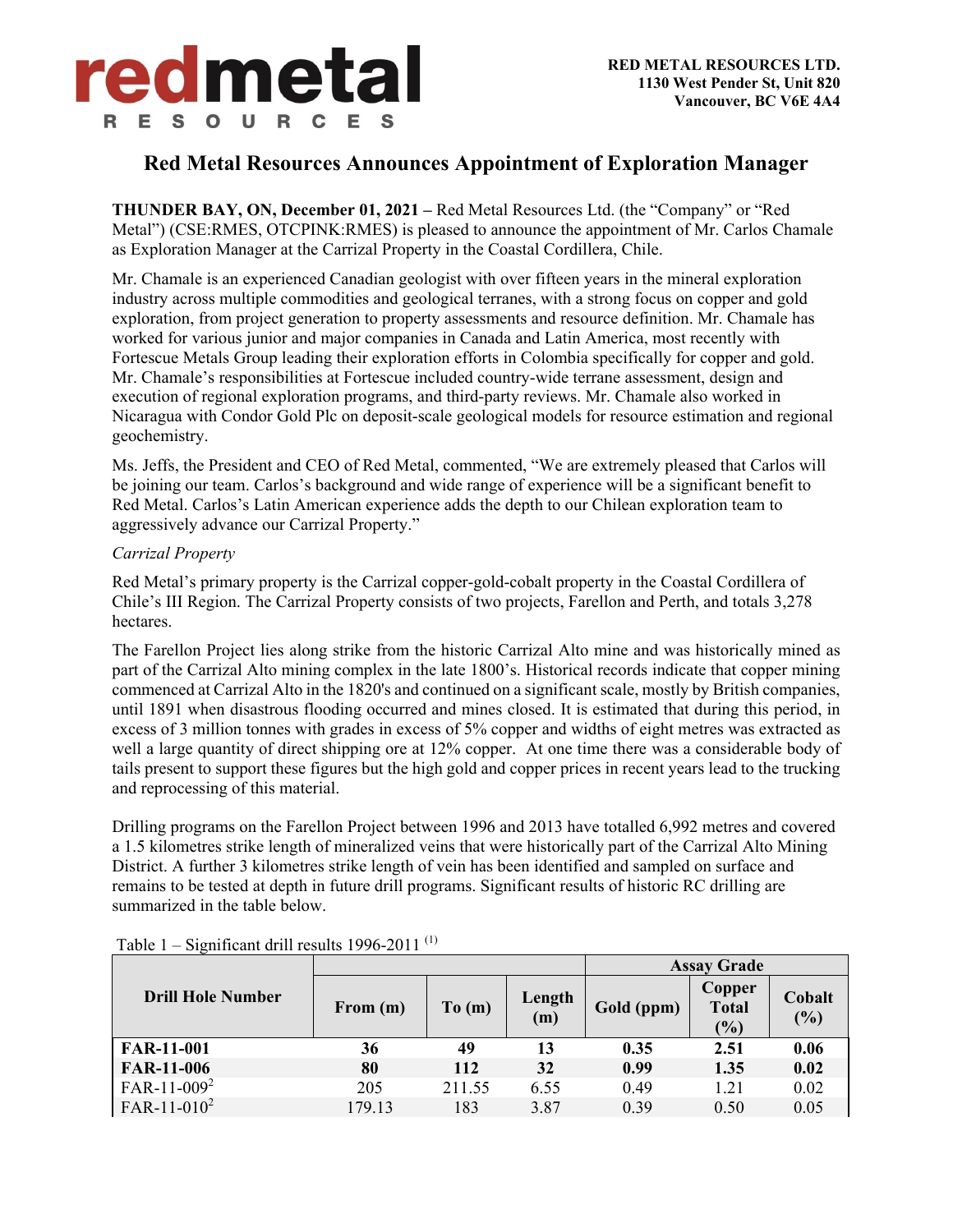# redmetal R E S O U R C E S

|                          |          |       |                         | <b>Assay Grade</b> |                               |                  |
|--------------------------|----------|-------|-------------------------|--------------------|-------------------------------|------------------|
| <b>Drill Hole Number</b> | From (m) | To(m) | Length<br>(m)           | Gold (ppm)         | Copper<br><b>Total</b><br>(%) | Cobalt<br>$(\%)$ |
| <b>FAR-09-A</b>          | 32       | 37    | 5                       | 0.59               | 1.30                          | 0.02             |
| And                      | 97       | 106   | 9                       | 0.44               | 1.63                          | 0.04             |
| <b>FAR-09-B</b>          | 60       | 63    | $\overline{7}$          | 0.46               | 1.42                          | 0.04             |
| <b>FAR-09-B</b>          | 75       | 87    | 12                      | 0.71               | 1.28                          | 0.03             |
| <b>FAR-09-C</b>          | 77       | 82    | $\overline{\mathbf{5}}$ | 4.16               | 2.57                          | 0.05             |
| <b>FAR-09-D</b>          | 95       | 103   | $8\,$                   | 0.33               | 2.02                          | 0.02             |
| <b>FAR-09-E</b>          | 25       | 30    | 5                       | 0.54               | 1.35                          | 0.02             |
| And                      | 65       | 68    | 3                       | 0.58               | 1.46                          | 0.06             |
| FAR-96-07                | 25       | 34    | 9                       | 0.38               | 1.05                          | 0.02             |
| FAR-96-09                | 57       | 84    | 27                      | 0.51               | 0.91                          | 0.03             |
| FAR-96-010               | 31       | 36    | 5                       | 1.00               | 0.68                          | 0.04             |
| FAR-96-013               | 86       | 93    | $\overline{7}$          | 0.87               | 1.68                          | 0.04             |
| FAR-96-014               | 77       | 83    | 6                       | 0.66               | 0.85                          | 0.06             |
| FAR-96-015               | 59       | 79    | 20                      | 0.99               | 0.98                          | 0.06             |
| And                      | 99       | 109   | 10                      | 0.18               | 1.02                          | 0.03             |
| FAR-96-016               | 24       | 26    | $\overline{2}$          | 0.95               | 1.57                          | 0.02             |
| And                      | 64       | 70    | 6                       | 0.73               | 0.81                          | 0.07             |
| FAR-96-020               | 14       | 16    | $\overline{2}$          | 0.46               | 1.85                          | 0.05             |
| And                      | 39       | 43    | $\overline{4}$          | 0.75               | 0.90                          | 0.03             |
| FAR-96-021               | 22       | 25    | $\overline{\mathbf{3}}$ | 4.17               | 5.29                          | 0.11             |
| FAR-96-022               | 29       | 39    | 10                      | 1.53               | 1.31                          | 0.04             |
| FAR-96-022               | 100      | 108   | $\bf{8}$                | 3.72               | 2.49                          | 0.06             |
| FAR-96-023               | 50       | 53    | 3                       | 0.48               | 1.10                          | 0.06             |
| And                      | 132      | 147   | 15                      | 0.6                | 1.42                          | 0.03             |
| FAR-96-024               | 33       | 36    | $\overline{3}$          | 0.94               | 2.89                          | 0.06             |
| FAR-96-025               | 65       | 85    | 20                      | 0.97               | 1.22                          | 0.02             |
| FAR-96-029               | 30       | 34    | $\overline{4}$          | 0.18               | 1.15                          | 0.07             |

(1) Widths are drill indicated core length as insufficient drilling has been undertaken to determine true widths at this time. Average grades are calculated with un-capped assays as insufficient drilling has been completed to determine capping levels for higher grade intercepts. FAR-11 and FAR-09 holes were drilled by Red Metal Resources. FAR-96 holes were drilled by a previous operator, the *results of which have not been verified by the QP.*

(2) Drillholes FAR-11-009 and 010 had diamond drill for the lower half of the hole and significant intercepts are in core, not RC chips.

### *Qualified Person*

The technical information in this release has been reviewed and verified by Caitlin Jeffs, P. Geo., President, CEO of the Company and the Qualified Person as defined by National Instrument 43- 101

### *About Red Metal Resources Ltd.*

Red Metal Resources is a mineral exploration company focused on growth through acquiring, exploring and developing copper-cobalt-gold assets in Chile. The Company's projects are located in the prolific Candelaria iron oxide copper-gold (IOCG) belt of Chile's coastal Cordillera. Red Metal is quoted on the CSE and on OTC Link alternative trading system on the OTC Pink marketplace under the symbol RMES

*QA/QC*